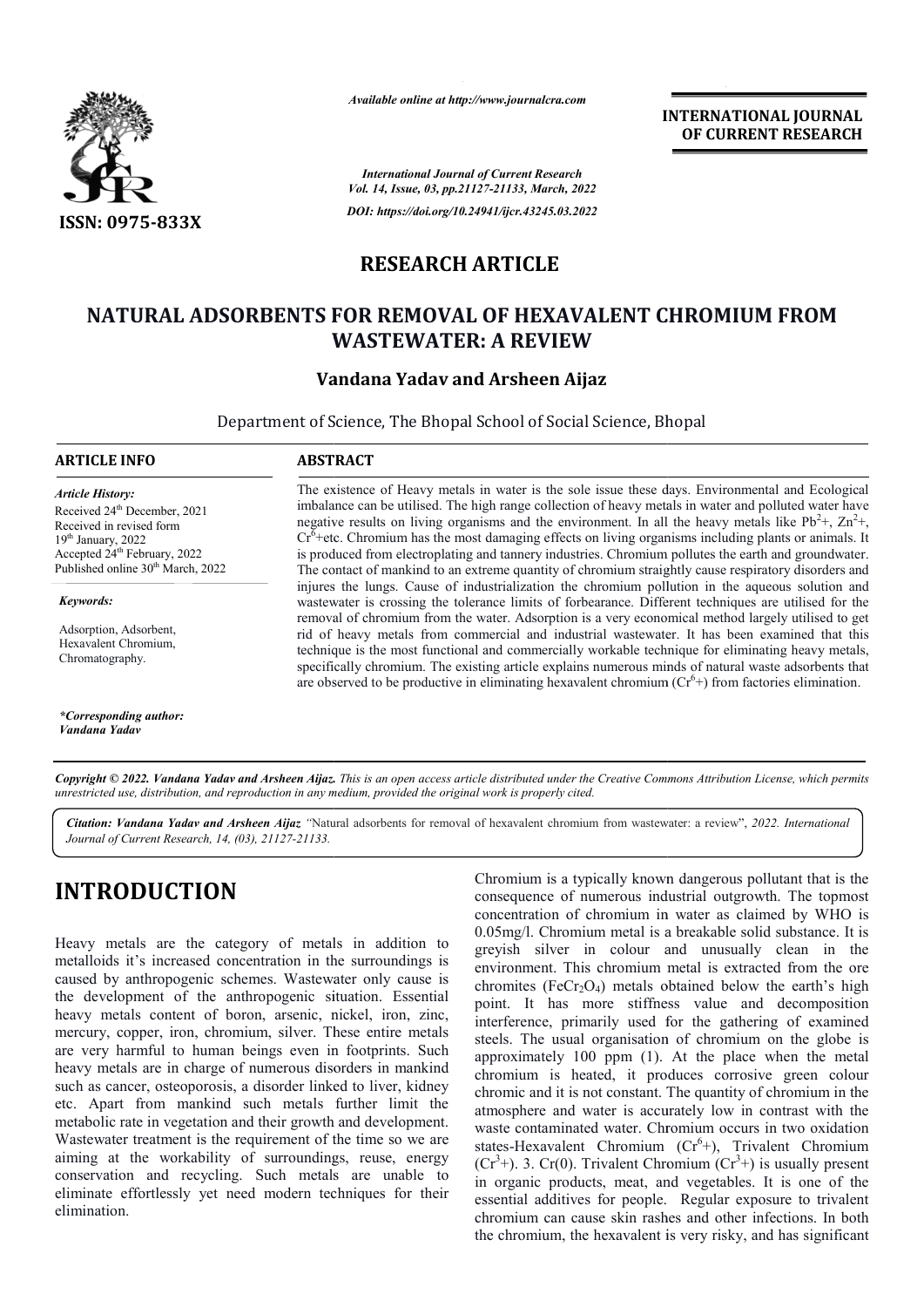impacts (Headache, cancer and so on,) on mankind wellness. In the decreased pH range, the  $Cr^6$ +compounds are good oxidants. The oxidation reaction by  $Cr^{\bar{6}}$  is shown in Equation1.

$$
2(\text{CrO}_4)^2 + 2\text{H}^+ = (\text{Cr}_2\text{O}_7)^2 + \text{H}_2\text{O}
$$
 Equation 1

The chromium harmfulness ranges between  $50-150 \text{ ug/kg}$  (2). Cr (IV) is existing in nature and is most lethal in the environment because it can freely pass through in human physique through cells. Cr(III) is similarly rarely toxic and is nearly insoluble about pH=7. Discharge of a deadly amount of chromium per cent from the water and contaminated water is an amazing cycle and the charge of this interconnection is very high. A vast range of treatment technique is available such as the Adsorption method, Ion exchange, synthetic precipitation and so forth within reach to decrease the heavy metal amount from the waste water(3). Adsorption, Precipitation and Ion exchange are considered to be the very productive plan of action used to rid of the considerable metals from the contaminated water (4). Adsorption is the method at point particles are adsorbed on the exterior of the adsorbent. This method consists of film known as an adsorbent surface is built. The adsorption is of two types:

1. Physisorption and 2. Chemisorption. The Physical Adsorption works best at the low-temperature range from 20- 40 KJ/Mol, While chemisorptions are studied at a high temperature ranging from 40-400 KJ/Mol. Contrasted with the actual adsorption procedure, the chemical adsorption method needs to differentiate initiation energy for moving the particles into the adsorption surface. The Adsorption isotherm obtained is the detailed picture, and it is used to measure adsorbate and adsorbent at a compatible temperature (5). This paper aims todiscuss different methods and various types of natural as well as chemical adsorbents to decrease the contamination effect of the hexavalent chromium (Cr6+). Here, different natural adsorbents (a substance that adsorbs another) (6-10) have been utilized to get the metal particles from the water and wastewater. This review paper focuses on different types of adsorbents and factors which affect adsorption efficiency.

**Adsorption: Different Techniques:** Different Techniques which are usually adopted for the removal of heavy metal from wastewater are Adsorption, ion-exchange, chemical precipitation, Filtration, photocatalysis, coagulation/flocculation, electrodialysis, filtration, and electrochemical treatment.

#### **Different types of Adsorbents**

#### **I Adsorbents: Natural**

**Sawdust:** This effort utilized the watery ordering to get rid of the hexavalent chromium by utilising sawdust-like adsorbent. The reaction was achieved by melting the potassium dichromate (99.9%) using 1000 mL of purified water and the pH level was kept by using a solvent of acid and base (such as 0.5 N of HCL and 0.5 N of NaOH Solvent) (10). collected adsorption plan was operated and the drive out the capacity of Cr6+ had been examined in the following way.

**Time of Contact:** When the capability has arrived at the high range of nearly  $pH=1$ , the basic quantity of  $Cr6+$  was adjusted to a level of 100-400mg/L. The capacity slowly become low from 86% to 66% for the time of contact 250 minutes.

**pH** level: The Adsorption of Cr6+ was achieved by differing the pH level from 1-11. The strength of removal of Cr6+ was detected with an increase of pH level nearly 6.9. The highest clearance capacity was reached at the pH=1.

**Adsorbent part:** The removal ability of hexavalent chromium was higher in the level 98.3% to 99.8%. The consideration of adsorbent was expanded in the level of 4 gm/L to 24 gm/L. Also, it is examined that the adsorption control lowered from 12.20 mg/g to 2.06 gm/g. In this state, the complete consequences were examined at 8.7 mg/g for nearly99% of the adsorption capability of hexavalent Chromium.

**Aim of the beginning:** The infatuation was adjusted in the level of 50-500 mg/g as stated in the operation and because of this idea, the removal capacity lowered from 99.9% to 89% and besides, it come about at the very largely adsorption restricts level from 4.98 to 41.45 mg/g.

**Molecular measurement:** In this analysis, the calculation of the size of the molecule was not done. But it was examined that when the size of the molecule was higher the adsorption, productiveness lowered. Industrial and Electroplating emanating was utilised to eliminate Cr6+ by utilising the natural adsorbent coconut shell charcoal. The adsorption of chromium was done by using 0.7071gm of  $K_2Cr_2O_7$ in half litre of deionized water. The technique used for adsorption of Chromium is Collection technique (15-20).

**pH level**: The productiveness of the hexavalent chromium metal was studied with changing pH is the range of 2 to 9. In the current activity, the ability was expanded from 75% to 86% at the pH level from 2 to 6. And at the end along, the capability constantly become lower with 85% to 33% at the pH level from 6.5 to 9.

**Time of contact:** Increment in removal capability from 60% to 87% for the time of contact from 30 to 180 minutes the productiveness achieved in accordance value.

**Adsorbent section:** The adsorbent quantity was developed from1.5gm/L to 25.5 gm/L and numerous situations (like Time of contact, pH etc) were reserved instability. Currently, the abundance of the chromium discharge enlarged 20mg/L, at this concentration from there on the productiveness remain consistent.

**Aim of the beginning**: The centre of chromium was altered from 5 mg/L to 25 mg/L. The very ultimate adsorption efficiency is regularly decreased by the decrease in the aim.

**Size of the Adsorbent: The** particles size of adsorbent was in the range of 0.42 mm to 1.70 mm. This technique uses different adsorbent with different particles size were used together.

**Shell of Coconut:** Various scientist have also used coconut shell as an adsorbent to remove metal specially hexavalent Chromium. Adsorption interaction occurs in assemblage and part considered after the part was adsorbed in the company different categories of various characteristics at the atmospheric temperature (11-14).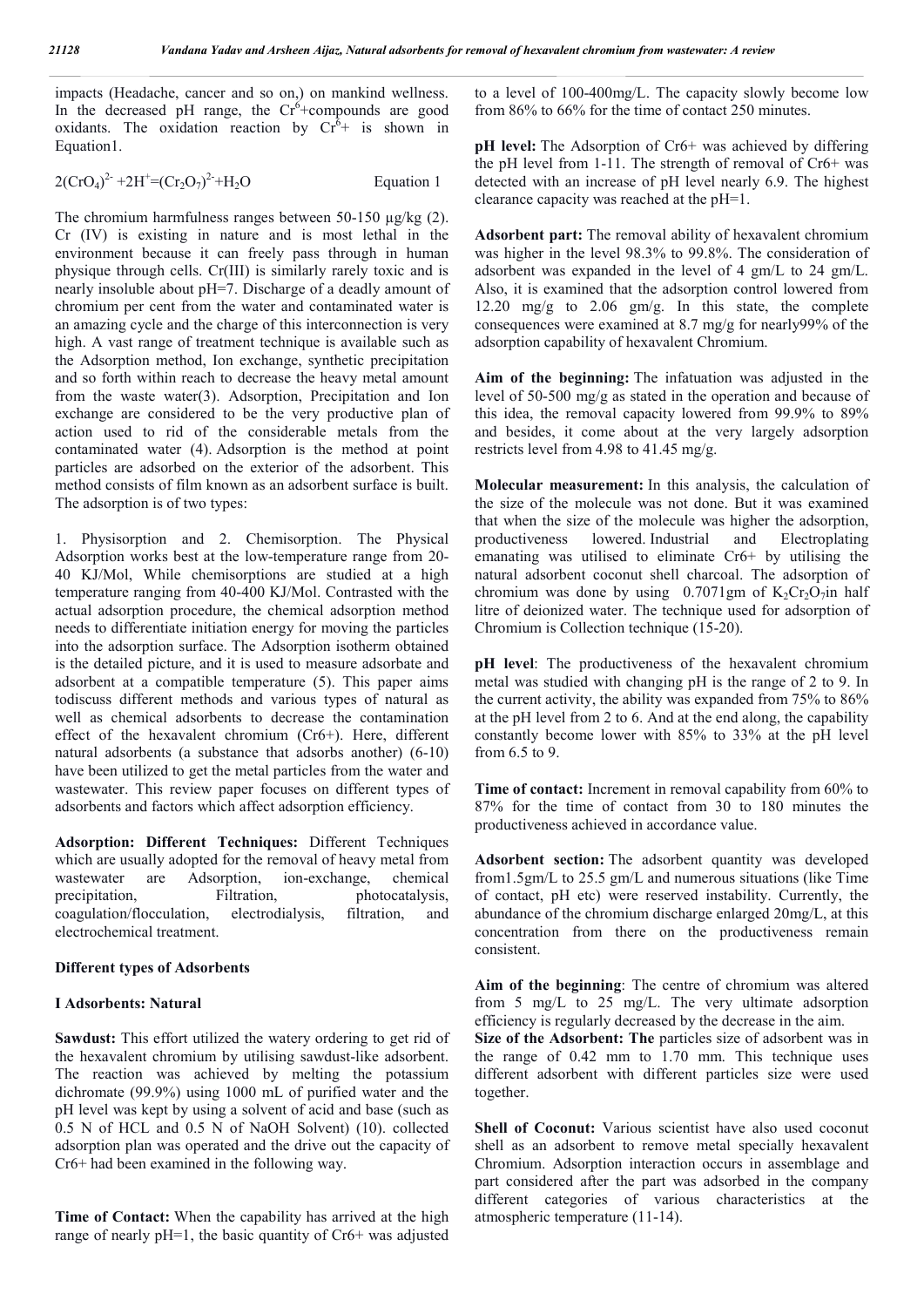**Adsorbent section:** The hexavalent chromium purging effectiveness obtained was around 88.28% with an adsorbent section of 15 gm/L. It was observed that the effectiveness was slowly increased from 53.3% to 84.1% when the section is expanded up to 10 gm/L. It can be concluded that the proficiency has been actively reliant upon the adsorbent section. At the point where the adsorbent section is enlarged, the expulsion productivity of substantial metal is found to be additionally enlarged.

**pH level:** The most intense adsorption of Hexavalent chromium (83%) was obtained at a pH of 1.5. The pH range was maintained between 1.5 to 7 pH range and because of this change; the capability of Hexavalent Chromium had slowly declined to 36%. It can be explained that at a low pH range the presence of H+ particles is drawn in by the unfavourably charged hydroxyl bunch (- OH) on the adsorbed surface.

**Aim of the beginning**: The infatuation altered from range 5- 100 gm/L. Now, the very ultimate removal capability accompanied was up to 87% at the centre of 51 mg/L. At the place when the conjunction of chromium was enlarged the removal efficiency was successfully decreased.

**Time of contact:** The contact duration of the evacuation ability of hexavalent chromium depends on the size of the particles. The molecule size taken in this work was (75 um-600 um) in different quantities of basic adsorbate collection of 50 gm/L. The large removable efficiency was achieved at the range of 75 um size of the molecule and its time of contact was around 10 hours and from that place, it remained the same.

**Size of the molecule:** The molecular dimension is likewise one of the important characters for the adsorption of heavy metals. At a point when the dimension of the molecule was high, it is observed that the adsorption proficiency is decreased. In this research, the size of the molecule reaches around (75 um-600 um) and it is also seen that the greatest proficiency of 83 % was attained with the molecule size of 75 um and it was observed that the productiveness got reduced when the size of the molecule is declined.

**Green tea leaves:** Green tea leaves were also used for the removal of hexavalent chromium from the aqueous arrangements. Potassium dichromate was used as a reserved arrangement, collection adsorption observers were wholely and the removalcapability of hexavalent chromium portion needed to go through in the accompanying categories (51-56).

**pH:** Around 92% productiveness at pH=2, when pH was maintained in the range of 3.5 to 10 the capacity level is decreased. It was found that adsorption at pH was not at all observed. The very ultimate adsorption productiveness (92%) was achieved at pH2 and lately the capacity level was quietly decreased when the pH from 3 to 10 arrangement was altered. Lately, at pH 6 the adsorption of hexavalent chromium was not capable.

**Time of contact:** The experimental time was 30 minutes to 300 minutes. Although the very productive adsorption capability has arrived at 180 minutes and the place ahead, the productiveness was successfully decreased, and it accomplishes the consistent value.

**Aim of the beginning**: The conjunction of chromium was altered from 5 mg/L to 500 mg/L.

**Groundnut hull:** Groundnut structure was used for removal of Cr+6 as an adsorbent from the watery arrangement. The hull of the groundnut body was utilized in two different methods for the adsorption. The first one is MGS (Modified Groundnut Shell), and the second one is UGS (Unmodified Groundnut Shell). Potassium dichromate was used as a suitable answer for chromium adsorption and grouping adsorption steps had been used and the efficiency of chromium adsorption was discussed from the accompanying various categories of adsorption  $(64, 65)$ .

**pH level:** The adsorption of chromium using both the MGS and UGS was discussed at various ranges of pH i.e. (1to8). At around pH =2, two different adsorbents have provided excellent removal capability of chromium, although as compared with UGS (82%), The MGS has given that the very ultimate removal effectiveness (96%) of the hexavalent chromium. At the end, where the level of pH enlarged, the capability of chromium was successfully declined and it achieves harmony.

**Time of contact:** The current job observes that the largest adsorption capability was achieved at 30 minutes for all the adsorbents (UGS, MGS). Later that the productiveness gets in balance state. The adsorption gets the harmony state for all the adsorbents (UGS, MGS) at 1 hour and 80 minutes and from that end along, the productiveness was constantly decreased (66).

**Aim of the beginning:** The fixation was altered from 0 to 24 mg/L. The largest adsorption capability was examined at 18 mg/L collections of chromium and besides that, it goes to balance for MGS. Although, the removal capability of chromium was accomplished at the highest range when the aim was in 8.3 mg/L for UGS.

**Adsorbent section:** The adsorbent portion was changed from 5 to 40 mg. Because of these changes in portion levels, the effectiveness of adsorption of chromium was progressively increased gradually (UGS-88% MGS-98%).

**Size of the molecules:** Adsorbents used are MGS and UGS as powder. The size of the adsorbent was in the range of 200-300 µm. Due to Equal size and no crucial alteration in the adsorption capability of chromium (67).

**Bamboo waste:** Some researchers used the bamboo squander as an adsorbent to remove the chromium metal content from the fluid arrangement. The bamboo squanders reacted with a potassium hydroxide arrangement and then washed with an HCL arrangement. The process of adsorption was done utilizing a potassium dichromate  $(K_2Cr_2O_7)$  arrangement (46-50). The grouping adsorption process was used and the removal productiveness of the chromium was studied in the accompanying categories.

**pH level:** The largest chromium adsorption (98.28%) was achieved at 2 pH, and with an increase in the pH level, the productiveness of the adsorption constantly decreased.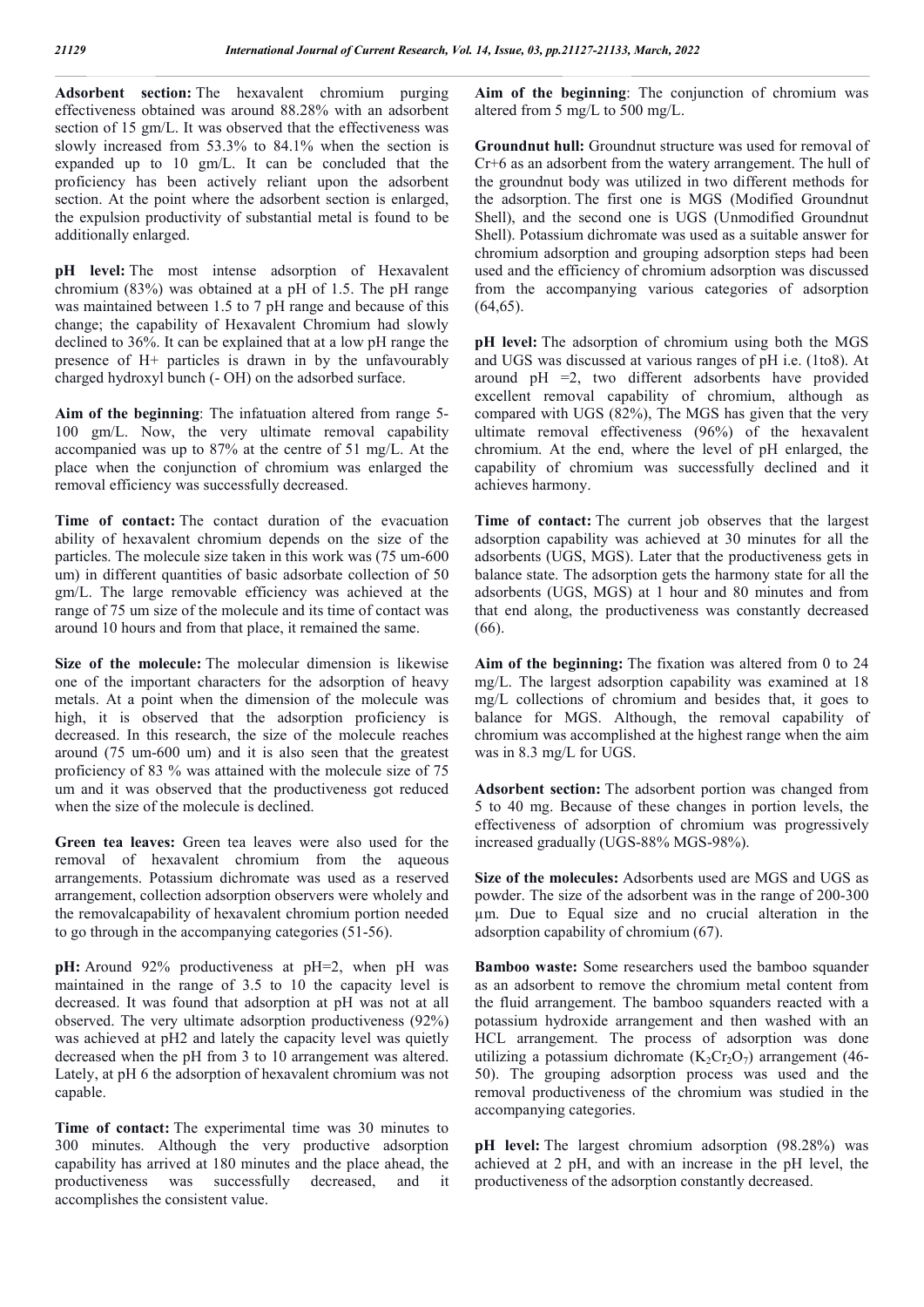| <b>TECHNIQUE</b>             | TYPE OF<br><b>METAL</b><br><b>REMOVED</b>                                         | COST                                                                                                                  | <b>REACTION</b><br><b>CONDITION</b>                                                                  | END-<br><b>PRODUCT</b>                                                     | <b>PRECISION</b>                                                                                    | <b>EFFICIENCY</b>                                                                |
|------------------------------|-----------------------------------------------------------------------------------|-----------------------------------------------------------------------------------------------------------------------|------------------------------------------------------------------------------------------------------|----------------------------------------------------------------------------|-----------------------------------------------------------------------------------------------------|----------------------------------------------------------------------------------|
| <b>ADSORPTION</b>            | Large range covered<br>depends<br>on<br>type<br>sorbent used                      | Low cost                                                                                                              | Simple<br>operating<br>condition.<br>Only<br>arises in<br>difficulty<br>separation of sorbent        | Small<br>amount<br>of sludge,                                              | No direct effect but<br>organic<br>matter<br>effect<br>present<br>can<br>metalpresent               | Sorbent<br>properties<br>efficiency<br>effect the<br>of metal                    |
| Flocculation                 | Heavy metal<br>cannot<br>be removed                                               | Cost feasibility but<br>chemical usage is<br>very high                                                                | Very<br>simple<br>to<br>operate                                                                      | Sludge volume<br>is high                                                   | High flocculant can<br>show<br>increased<br>of heavy<br>removal<br>metal                            | It works well in the<br>condition<br>where<br>metals are linked with<br>colloids |
| Photocatalysis               | work<br>under<br>Can<br>traces (even less than<br>ppm)                            | $\overline{\phantom{a}}$                                                                                              | Retention time high                                                                                  | By-products<br>are less toxic                                              | scientist<br>Some<br>investigated                                                                   | Removal of lead and<br>cadmium<br>using<br>radiations                            |
| Electrochemical<br>treatment | effective<br>in<br>Very<br>of<br>heavy<br>removal<br>metals                       | Economic feasibility<br>is less as initial setup<br>cost is very high.<br>Electrodes<br>if<br>replacement<br>required | Though it is easy to<br>operate but there can<br>problem<br>be<br>of<br>of<br>corrosion<br>electrode | Sludge<br>production<br>occurs but in<br>small quantity                    | Removalof metal is<br>possible but not all as<br>the<br>process<br><i>is</i><br>selective in nature | This process seperates<br>various heavy metal<br>& Organic matter                |
| Ion-Exchange                 | This consist of resin<br>which<br>easily<br>can<br>remove various heavy<br>metals | Operational cost is<br>high <i>i.e</i> expensive in<br>nature                                                         | pH sensitive method                                                                                  | <b>If</b><br>resin<br>is<br>it<br>regenerated<br>may<br>cause<br>pollution | Can<br>remove<br>only<br>heavy metals<br>those<br>which are carrying<br>high ionic charge           | Presence<br>of organic<br>matter<br>can<br>cause<br>delay                        |
| Chemical<br>Precipitation    | successful<br>for<br>Not<br>solution of low metal<br>concentration                | but<br>Low<br>cost<br>disposal of sludge<br>waste require                                                             | Setup is simple, but<br>colloidal<br>some<br>precipitate<br>are                                      | Large quantity<br>of<br>sludge<br>formed                                   | Complexing<br>agent<br>interrupts<br>of<br>ppt<br>hydroxide                                         | Easy removal of COD<br>facilitated                                               |

#### Table 1. Summarises the details about all these technologies.

**Aim of the beginning:** The aim was altered from 25mg/L to 150 mg/L. Due to this, the adsorption capacity of hexavalent chromium enlarged from about 92.87% to 98.71% and the arrangement reached its stability of 100mg/L.

**Time of contact:** The largest removal capacity was achieved at around 3 minutes and this was kept for about 20 minutes in conjunction with 100mg/L. From this end along, the capacity decreased bit by bit slowly, and it reached the captivation level.

**Adsorbent section**: The adsorbent section was combined at different levels (0.1 gm to 0.30 gm) to a consistent arrangement level of about 100 gm/L. The removal capability was gradually increased when the section was enlarged. The very ultimate adsorption (98.45%) was accomplished at the part level of 0.25 gm, later the efficiency becomes constant.

**Size of the molecule:** In this work, the size of the Fine particles was evenly i.e. 150 µm. Cause of this even size there is no crucial alteration in the productiveness of chromium adsorption. Potassium dichromate was utilised as a stable arrangement, cluster adsorption aim was finished and the removal capacity of hexavalent chromium fraction must be discussed in the accompanying categories (51-56).

#### **Neem Leaves**

The aqueous arrangement was used for the removal of the Cr6+ by utilizing the powder of Neem leaves as an adsorbent. Solution of Chromium chloride was taken, and it is broken up in refined water. The grouping adsorption method was guided and the removal capability of Cr6+ is discussed in the accompanying categories (29-32).

**pH** level: The greatest evacuation effectiveness (67.5%) was achieved at pH=4, after that it gradually diminished.

**Aim of the beginning:** The largest removal capability was accomplished at 98% of the basic collection of 30 mg/100 mL. **Adsorbent section:** The removal capacity of chromium metal enlarged when the adsorbent section has been ranged from 2 gm/100 mL to 10 gm/100 mL. The largest removal capability (85%) was achieved at the measurements range of 8 gm/ml and remained constant after that.

**Time of contact:** The effect of time of contact was not justly discussed in this exploration work. Although, with regards to the diagram the largest removal capability (67.5%) was achieved at the time of 80min and later the efficiency remained constant. **size:** The molecular size was not studied for the adsorbent molecule in this work. But, it is assumed that the molecule size is the important portion in the adsorption capability from the wastewater of continual metals.

#### **7.Rural waste**

Used water solution for removal of the Cr6+ by using adsorbent of Activated Carbon Rice straw. In this method, the removal of chromium was achieved by the use of potassium dichromate in purified water with the infatuation from 1.5 to 5 mg/L. The grouping adsorption rate was accomplished and the efficiency of the expulsion of hexavalent chromium was observed in the accompanying pattern (21-24).

**pH level**: The capacity of removal of chromium metal was done with a pH level of about 2 to 8 with starting chromium gathering of 1.5 mg/L. In this event, the largest removal proficiency (96.72%) was achieved at about pH=8. It is examined that time when the pH was lower the adsorption proficiency also decreased.

**Adsorbent section:** The section was altered from 2 gm/L to 9 gm/L due to which the removal proficiency of hexavalent chromium was successfully enlarged from 45% to 97.12%.

**Time of contact:** The removal of chromium was increased at the basic phases and following 100 minutes the removal capability accompanied a constant value. At this place, the removal was certain over the aim.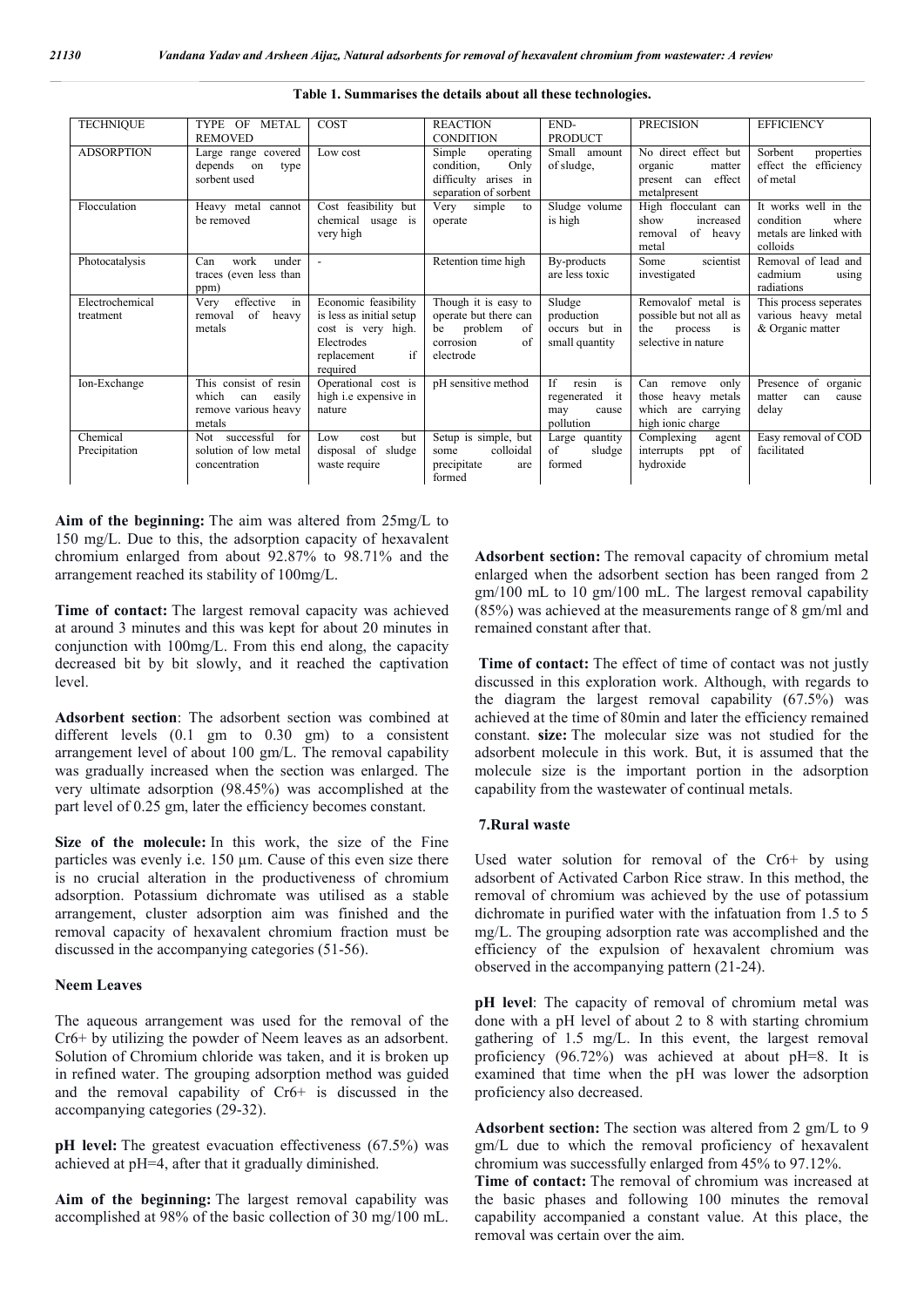**Aim of the beginning:** The centre of chromium was altered from 1.5 mg/L to 6 mg/L. Due to this clarification, the adsorption capability had been diminished from 76% to 46%. **Size of the molecule:** The various molecular size of adsorbent are 100, 150 and 200µm. They all were taken for the expulsion of chromium metal and it has been observed that the proficiency slowly decreased from 79.2%to53.3% with the basic collection of Chromium (1.5mg/L)(26-28).

#### **Adsorbent based on Carbon**

Adsorbents formed on carbon are nanoporous in the environment, it involves activated carbon, Carbon nanotubes, and Graphene. These adsorbents are specifically used for the elimination of heavy metals having a huge surface area. To increase the efficiency of the elimination of heavy metal by carbon formed adsorbent the surface charges of the functional group are required to be developed. Different techniques can be used to develop the adsorption productivity of the functional group, but this completely rests on the substance of the adsorbent due to few materials are costly. So substance should be chosen remembering the commercial feasibility. It has been declared by different analysts that a high surface area high the adsorption capability.

**Biosorbents:** Current investigations have observed that biosorption is the most productive method in the elimination from wastewater of heavy metals. It has been studied that there is different functional group like thiol, carboxyl, phosphate, hydroxyl etc enhance the biosorption of wastewater. The reaction through the biosorbent and contamination is achieved by different methods like aggregation, complexation or micro precipitation ion exchange, redox process. pH performs the most vital role in biosorption, it affects the theionisation of functional groups present in biosorbent along with charge density.

# **CONCLUSION**

Including all the chromium present Hexavalent chromium (Cr6+) is a very dangerous metal. It is known as a derivative by numerous factories such as Electroplating, Tanneries. (68). The quantity of hexavalent chromium discharge is mostly high. Hexavalent Chromium can be changed into trivalent chromium and that technique is most expensive and cannot be achieved cause of its commercial interest and as well it is the low moderate method.

According to data as above, it can be decided that sawdust is the only best effective natural adsorbent, it can get rid of 99.9% Chromium from wastewater (69,70). Sawdust has an increased amount of carbon content (approx. 48%) because it is naturally organic (66). hence, it can simply adsorb different heavy metals in both liquids in addition to the gaseous state. It has been examined that a high amount of Agricultural waste (98%) and Bamboo waste (98%) can also adsorb hexavalent chromium. Yet the only disadvantage is that their ability is analysed from the watery solutions, and not among the factories derivative. nevertheless, if these adsorbents are combined in different proportions they will manifest 100% productivity in removing Hexavalent Chromium (Cr6+) from the factories derivatives.

# **REFERENCES**

- 1. Emsley J (2001) Chromium- Nature's Building Blocks: An A-Z Guide to the Elements. Oxford, England, UK: Oxford University press, pp: 495-498.
- 2. Katz SA, Salem H (1992) The toxicology of chromium with respect to its chemical speciation – A review. Journal of Applied Toxicology 13: 217-224.
- 3. Barakat M A (2010) New trends in removing heavy metals from industrial waste water. Arabian Journal of Chemistry 4:361-377.
- 4. Fu F, Qi W (2011) Removal of heavy metal ions from wastewaters – A review. Journal of Environmental Management 92:407-418.
- 5. http://vlab.amrita.edu/?sub=2&brch=190&sim=606&cnt= 1
- 6. El Shafey EI (2007) Sorption of Cd(II) and Se(IV) from aqueous solution using modified rice husk. Journal of Hazardous Materials147:546-555.
- 7. Dhana kumar S, Solairaj G, Mohanraj R, Pattabhi S (2007) Removal of chromium (VI) from aqueous solution by adsorption using cooked tea dust. Indian Journal of Science and Technology 1:1-6.
- 8. Priya AK, Nagan S, Nithya M, Priyanka PM, Rajeshwarai M (2016) Assessment of Tendu Leaf Refuses for the Heavy Metal Removal from Electroplating Effluent. Journal of Pure and Applied Microbiology 10: 585-592.
- 9. Ayub S, Changani FK (2014) Adsorption process of Waste water Treatment by using Coconut shell .Research Journal of Chemical Sciences 4:21-34.
- 10. Babu B V ,Suresh G(2009) Removal of Toxic metal Cr(VI) from industrial waste water using saw dust as adsorbent: Equilibrium, kinetics and regeneration studies. Chemical Engineering Journal150:352-365.
- 11. Sandhya B, Tonni AK (2004) Cr (VI) removal from synthetic wastewater using coconut shell charcoal and commercial activated carbon modified with oxidizing agents and/orchitosan.Chemosphere54:951-967.
- 12. Ravi K, Dinesh K A, Nouratan S, Hirdayesh K(2017) Removal of Cr(VI)Using low cost activated carbon developed by agricultural waste. IOSR Journal of Applied Chemistry 10:76-79.
- 13. Parineeta P, Subhangi N (2013) Adsorption of chromium from Industrial wastewater by using neem leaves as a low cost adsorbent. International Journal of Chemical and PhysicalSciences.
- 14. Panda H, Tiadi N, Mohanty M, Mohanty CR (2017) Studies on adsorption behavior of an industrial waste for removal of chromium from aqueous solution. South African Journal of Chemical Engineering 23: 132-138.
- 15. Nilisha I, Yogesh P (2014) Management of Hexavalent Chromium (Cr6+) from industrial waste using low cost waste biomass. Procedia-Social and Behavior Sciences 133:219-224.
- 16. Hala AH (2013) Removal of Heavy metals from waste water using agricultural and industrial wastes as adsorbents. Housing and Building National Journal 9:276-282.
- 17. Mohammad KU (2017) A Review on the adsorption of heavy metals by clay minerals, with special focus on the past decade. Chemical Engineering Journal 308:438-462.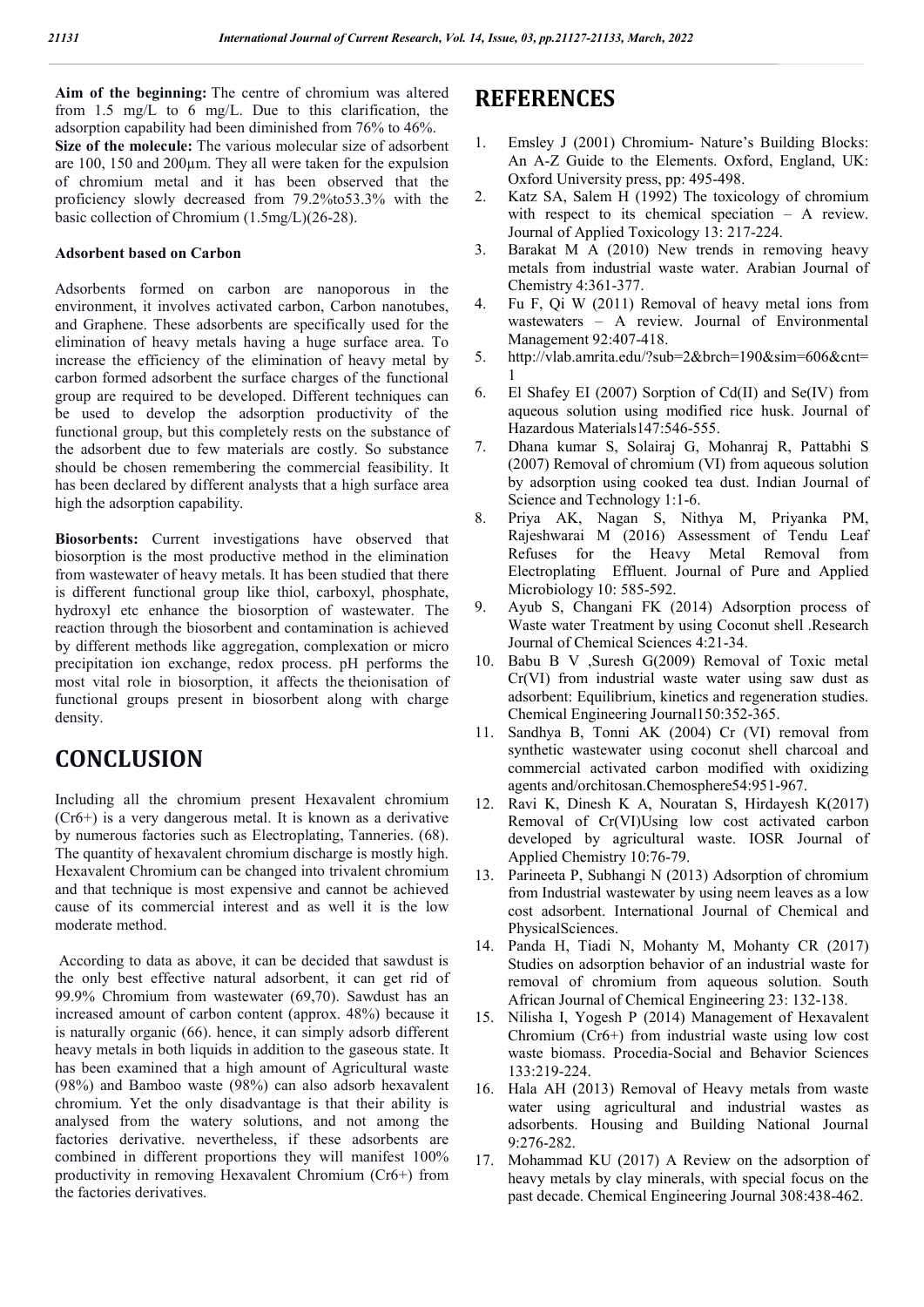- 18. Parlayici- karatas S ,Pehlivan E(2012)Removal of Hexavalent Chromium using modified pistachio shell. Advances in Environmental Research 1: 167-179.
- 19. Maher J, Fathi A, Safa S, Awni K (2009) The treatment of chromium tanning waste water using natural marl. Chemical Speciation and Bioavailability 21:185-191.
- 20. Rahul NJ, Patil SB, Lal DS (2014) Adsorption of CR- (VI) from aqueous environment using Neem Leaves powder. International Journal of ResearchinEngineeringandTechnology3:25-28.
- 21. Christine J, Astha G (2015) Green Tea leaves as a Natural adsorbent for the removal of Cr6+ from aqueous solution. Air, Soil and Water Research published by Libertas Academica pp:13-19.
- 22. Parisian T (2015) Removal Performance Assessment of Chromium (VI) in solution using Grape Leaves powder and carbon as an adsorbent. InternationalJournalofResearchstudiesinAgriculturalStudi  $es1:21-28$
- 23. Sunil H, Karthik CV, Pradeep HN, Mahesh KS (2014) Removal of Chromium (VI) metal ions from wastewater using alternative adsorbents- a case study. International Journal of Scientific and Research Publication 4.
- 24. Ashraf A, Khalid S, Fazal M (2016) Removal of Chromium (VI) from aqueous medium using chemically modified banana peels as efficient low-cost adsorbent. Alexandria Engineering Journal2933-2942.
- 25. Tamirat D, Khalid S, Kitte SA (2014) Adsorption of hexavalent chromium from aqueous solution using chemically activated carbon prepared from locally available waste of bamboo. Hindwai Publishing Chemistry2014.
- 26. Rane NM, Sapkal RS, Sapkal VS, Patil MB, Shewale SP (2010) Use of Naturally Available Low-Cost Adsorbents for Removal of Cr (VI) from wastewater. International Journal of Chemical Sciences and Applications 1:65-69.
- 27. Biswajit S, Tarun KN, Battacharya AK, Sudip KD (2011) Cr (VI) Ions removal from aqueous solutions using Natural Adsorbents – FTIR Studies. Journal of Environment Protection 2:729-735.
- 28. Davoud B, Ahmed RY, Ferdos KM, Yousef M, Ali J (2016) AgriculturalWaste as Adsorbent for Removal of Chromium (VI) from aqueous solution.ArchivesofHygieneSciencespp:310-318.
- 29. Mane VB, Suryawanshi MA, Kumbhar GB, Prashant LS, Pratiksha SG (2016) Adsorption for the removal of chromium using natural adsorbents. International Research Journal of Engineering and Technology 3:1951- 1955.
- 30. Owalude SO, Adedibu CT (2016) Removal of Hexavalent Chromium from aqueous solutions by adsorption on modified groundnut hull. Beni-SuefUniversityJournalofBasicandAppliedSciences4:377- 378.
- 31. Rai MK, Shahi G, Meena V, Chakraborty S, Singh RS, et al. (2016) Removal of Hexavalent Chromium Cr (VI) using activated carbon prepared from mango kernel activated with H3PO4. Resource Efficient Technologies 2:S63-S70.
- 32. Prashant KS, Gupta SK (2015) Removal of Chromium from wastewater by adsorption method using agricultural waste materials. International Journal of Chemical Sciences and Applications 6:1-5.
- 33. Vikrant S, Pant KK (2005) Removal of Chromium from industrial waste by using EucalyptusBark.BioresourceTechnology97:15-20.
- 34. Dessalew B (2017) Removal of Chromium from Industrial wastewater by adsorption using Coffee Husk. Journal of Material Sciences and Engineering 6:1-6.
- 35. Ademiluyi F T, Nze J C (2016) Multiple Adsorption of Heavy Metal Ions in Aqueous solution using activated carbon from Nigerian Bamboo. International Journal of Research in Engineering and Technology 5: 164-169.
- 36. Nidhi J (2015) Removal of Heavy Metal by using different fruit peels, vegetable peels and organic waste. International Journal of Advanced Research 3:916-920.
- 37. Sucharita T, Nandhini N (2009) Adsorption efficiency of carbon from treated sugarcane bagasse in removing chromium (VI) from aqueous solutions by optimization of adsorption parameters. Journal of Applied and Natural Science 1:155-158.
- 38. Zahir HA, Mohamed Sheriff KM (2014) Removal of Heavy metals from waste water using sugar cane leaf as adsorbent. Pelagia Research Library5: 56-58.
- 39. Pragathiswaran C, Sibi S, Sivanesan P (2013) Adsorption of Hexavalent Chromium from aqueous solutions by Aloe Vera Leaf. International Journal of Research in Pharmacy and Chemistry3:876-880.
- 40. Saiffudin MN, Kumaran P (2005) Removal of Heavy metal from industrial wastewater using chitosan coated oil palm shell char coal. Electronic Journal of Biotechnology 8:43-53.
- 41. Samir T, Sophie R, Ibrahim C (2011) Kinetic study and modelling of heavy metals removal by adsorption onto peanut husks incinerated residues. Energy Procedia 6:143-152.
- 42. Adedamola, Olugbenga S.B (2016) Sequestering heavy metals from waste water using cowdung.Water Resources and Industry13:7-13.
- 43. Omar E.A.S., Neama AR, Maha ME (2011) A study of the removal characteristics of heavy metals from wastewater by low cost adsorbents. Journal of Advanced Research 2:297-303.
- 44. Dimple L (2014) Adsorption of Heavy Metals: A Review. International Journal of Environmental Research and Development4:41-48.
- 45. Amir H.M, Dariush N, Forugh V, Shahrokh N (2005) Tea waste as An Adsorbent for Heavy Metal Removal from Industrial Wastewaters. American Journal of Applied Sciences2:372-375.
- 46. Naba KM (2014) Performance of Low- Cost Bio Adsorbents for the Removal of Metal Ions – A Review. International Journal of Science and Research 3:177-180.
- 47. Reena M.,Suman L.,Sushila S. (2015)Removal of Heavy Metal from Waste water by the use of Modified Aloe Vera Leaf Powder. International Journal of Basic and Applied Chemical Sciences5:6-17.
- 48. Reena M, Suman L, Sushila S (2012) Neam Leaf Utilization for Copper and Zinc Ions Removal from Aqueous Solution. International Journal of Science and Research 3:695-705.
- 49. Norha fizah H, Nurul R, Wong CS (2011) Removal of Cu (II) from water by Adsorption of Papaya Seed. Asian Transactions on Engineering 1: 49-55.
- 50. Siew T.O, Shaiu PY, Pei SK, Siew LL, Yung TH (2012) Papaya (Carica Papaya) Seed as a Low – Cost Sorbent for Zinc Removal. Civil and Environmental Engineering Faculty Publications 7:810-819.